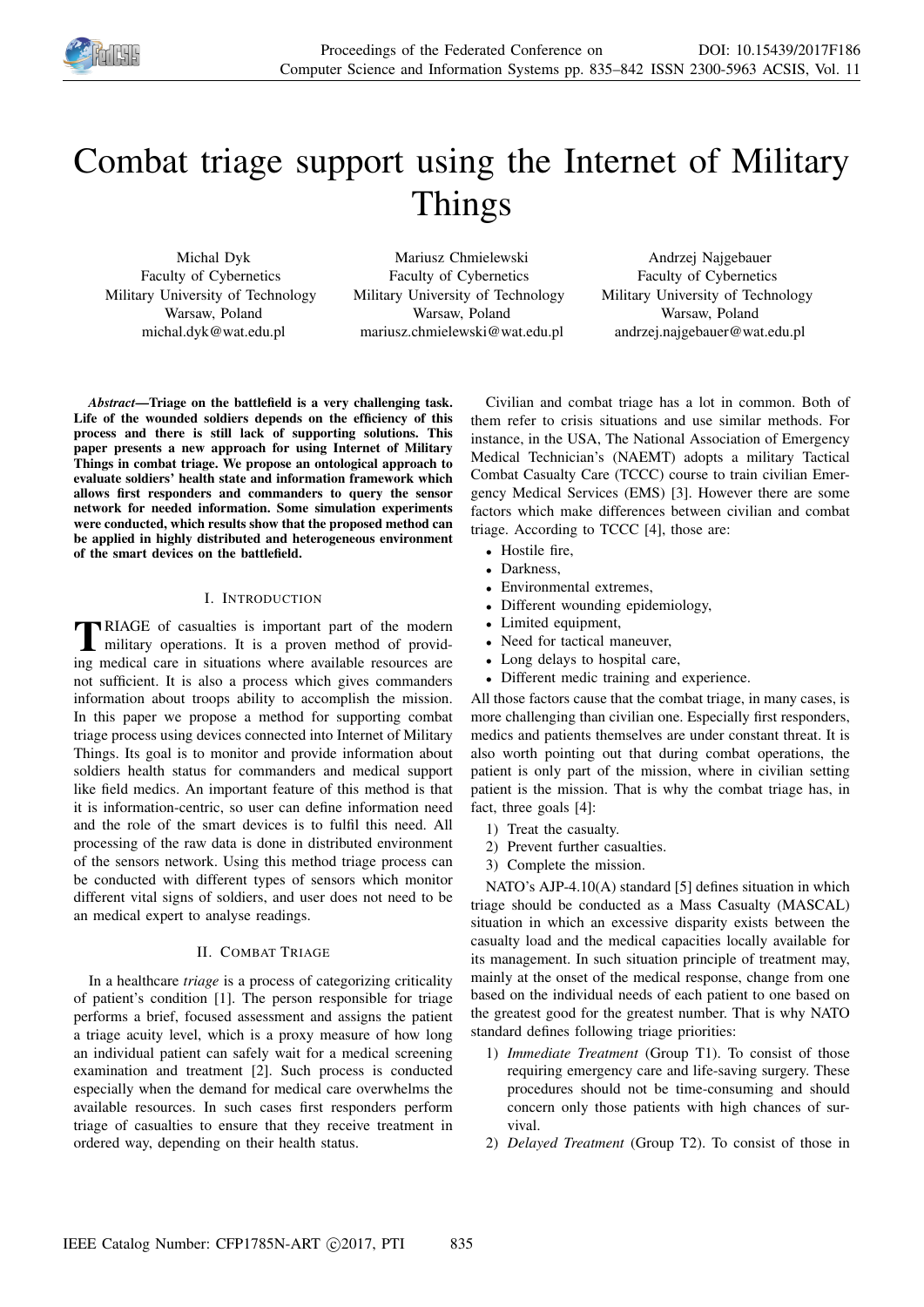need of surgery, but whose general condition permits delay in surgical treatment without unduly endangering life.

- 3) *Minimal Treatment* (Group T3). To consist of those with relatively minor injuries who can effectively care for themselves or who can be helped by untrained personnel.
- 4) *Expectant Treatment* (Group T4). This group comprises of patients who have received serious and often multiple injuries, and whose treatment would be time-consuming and complicated, with a low chance of survival. If fully treated they make heavy demands on medical manpower and supplies. Until the MASCAL situation is under control, they will receive appropriate supportive treatment. The extent of treatment will depend on available supplies and manpower and may involve the use of large doses of narcotic analgesics. For these patients every effort should be devoted to their comfort, and the possibility of survival with even alarming injuries.

Triage and especially its combat version is a very challenging task, where proper diagnosis and classification of patients are crucial. All decisions must be taken within a very short time and with maximum certainty. Triage is also a continuous process, which means that even when all casualties are prioritized, they need to be monitored constantly, because they state may change. All these challenges cause that there is a great need for triage support.

### *A. Information framework*

In the presented method a user, which might be commander or field medic or any other person involved in triage process, can define information need which should be fulfilled by the smart sensors. Depending on the situation on the battlefield, number of commanded soldiers, combat intensity and mission goals such need might be different. That is why we propose flexible approach in which responses of the system are not predefined, but rather network of devices works as a kind of information search engine, however restricted to the triage domain.

To describe an information need we use the infon theory proposed by Keith Devlin [6]. Infons are *items* of information. In its basic form it can be understood as a fact that some objects  $a_1, ..., a_n$  are in some relation R. It is formally defined as follows:

$$
\sigma = \ll R, a_1, \ldots, a_n, i \gg \tag{1}
$$

where R is an n-place relation and  $a_1, ..., a_n$  are objects appropriate for R. Element i is called *infon polarity* and takes value 1 if objects  $a_1, ..., a_n$  are in fact in relation R and 0 otherwise. Infon description can be extended by adding elements which describe spatial  $l$  and temporal  $t$  location:

$$
\sigma = \ll R, a_1, \ldots, a_n, l, t, i \gg. \tag{2}
$$

Having that it is possible to indicate that given objects are in relation  $R$  at location  $l$  and/or time  $t$ .

Infons are atomic items of information which are used to build more complex sentences called *situations* [7]. According to the Devlin's theory, situations are natural source of information about the world. Only in particular situation one can state that given infon is factual. To denote that some infon  $\sigma$  is an item of information that is true of situation sit the following notion is used:

$$
sit \models \sigma \tag{3}
$$

It should be read as "sit supports  $\sigma$ ". Situation sit in this case is not a part of the real world. We call it an abstract situation which is a mathematical construct. Of course there is an intuitive sense in which to every real situation corresponds an abstract one. Abstract situation in such context is a set of infons:

$$
\{\sigma \mid sit \models \sigma\} \tag{4}
$$

The construct of abstract situation gives a framework to describe situations in a formal manner on a desired level of complexity. For every real situation it possible to define more ore less sophisticated description using infons. Situations may be "static", which means that they involve one spatial and temporal location (or a number of contemporary spatial locations) or they may be "dynamic" which means that they are spread over a time sequence of locations.

As long as abstract situation is just a mathematical construct, some restrictions should be imposed. The most important is the *coherence*. An abstract situation sit is said to be *coherent* if it satisfies the following three conditions:

1) for no  $R, a_1, \ldots, a_n$  is the case that:

$$
sit \models \ll R, a_1, ..., a_n, 1 \gg
$$
  

$$
sit \models \ll R, a_1, ..., a_n, 0 \gg;
$$

2) if for some  $a, b$  it is the case that:

$$
sit \models \ll same, a, b, 1 \gg
$$

then  $a = b$ ;

3) for no  $a$  is it a case that:

$$
sit \models \ll same, a, a, 0 \gg.
$$

From this point we can say that the need for information can be formally described by an abstract situation using presented notation of infons. To make such description as flexible as possible it is important to introduce parameters into infons. Each infon can be parametrized using one of the basic types:

- $TIM$ : the type of temporal location;
- $LOC$ : the type of a spatial location;
- $IND$ : the type of an individual;
- $REL$ : the type of an relation;
- $POL:$  the type of polarity (i. e. the 'truth values' 0 and 1).

Those types of parameters correspond to the cognitive abilities of the smart devices which allow them to individualize uniformities of the world at the basic level. For each object  $x$  there is at least one type such that  $x$  is of that type. For example, if t is temporal location, then t is of type  $TIM$ . Having that it is possible to construct more generic infons like:

$$
\sigma = \ll atPosition, p, l, 1 \gg (5)
$$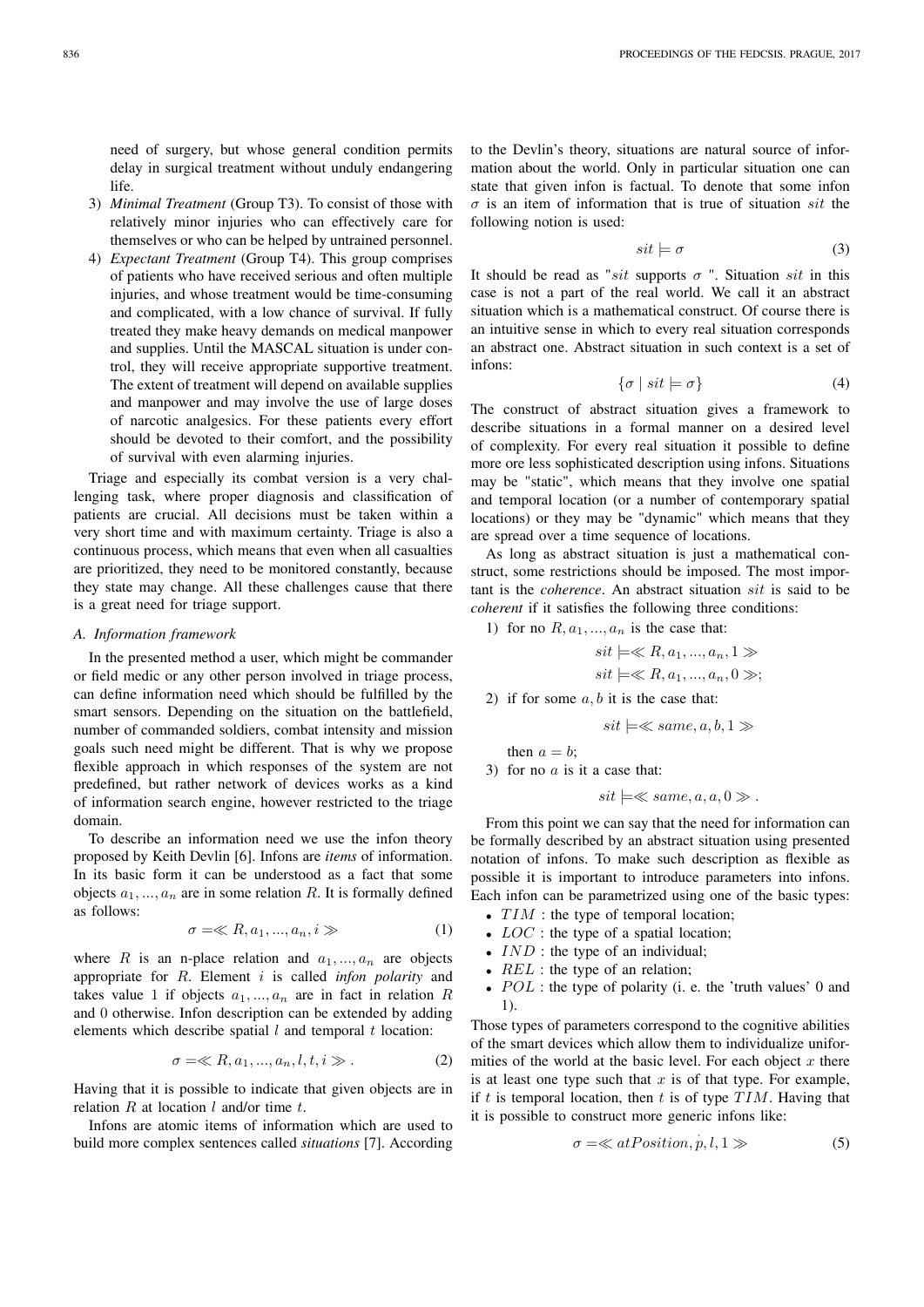which 'says' that some individual  $\dot{p}$  : *IND* is at some position l. Naturally there is need for some mechanism, which assigns values for parameters. From mathematical point of view such role play *anchors*. Formally an anchor for set A of parameters is a function defined on  $A$  which assigns to each parameter  $T_n$  in A an object of type T. For previously presented infon we can write:

$$
\sigma = \ll atPosition, f(p), l, 1 \gg \tag{6}
$$

where  $f(p)$  return an individual which, in fact, is at position l. In presented method the devices connected into IoT act like anchors, so their responsibility is to populate parametric infons with data relevant to the situation which they observe. In other words, they need to answer whether given abstract situation is actual or not. Abstract situation sit is considered actual if:

- sit is coherent situation.
- whenever sit  $\models \ll R, a_1, ..., a_n, 1 \gg$  then in the real world it is really the case that  $a_1, ..., a_n$  stand in relation  $R_{\cdot}$
- whenever  $sit \models \ll R, a_1, ..., a_n, 0 \gg \text{then } a_1, ..., a_n$ really do not stand in the relation R.

By using presented framework it is possible to build different information needs. Some examples, in terms of triage, are shown below:

- 1) Is *Soldier1* in condition *immediate*?
	- *Information need*:  $\textit{sit}' \models \ll \textit{immediate}, \textit{Solder1}, \textit{x} \gg$ • *Response*:
	- $sit \models \ll immediate, Solder1, 1 \gg$
- 2) What is the state of *Soldier1*?
	- *Information need*:  $\det' \models \ll r, \textit{Solder1}, 1 \gg$
	- *Response*:  $sit \models \ll \mathit{delayed}, \mathit{Soldier1}, 1 \gg$
- 3) Which soldiers are in state *minimal treatement*?
	- *Information need*:
		- $\det' \models \ll minimal, h, 1 \gg$
	- *Response*:  $sit \models \ll minimal$ , Soldier1, 1  $∧ \ll minimal, Solder2, 1 \gg$  $\land \ll minimal$ , Soldier 5, 1  $\gg$

Important in this approach is that, the user does not need to know what kind of sensors are used for soldiers health state monitoring. Devices are responsible for analysing the need, identifying which object/properties are important and answering the question. It means that devices must have some cognitive capabilities and understand (at least in terms of given domain) what they observe. We propose an ontology as a method for handling device's knowledge.

# *B. IoT triage ontology*

In order to perform classification with the system we have designed a problem solving ontology which represents some of the domain concepts of sensor and medical domains. The



Fig. 1. Sensor Data processing path deliver seven stage combat triage evaluation proces classyfying given batlespace object

utilization of ontology model forms terminology and model constraints on which a triage knowledge base is formulated. In presented system, the knowledge base utilizes Description Logic and First Order logic [8] reasoning techniques delivered by the Pellet reasoner [9]. Knowledge base supported by the reasoning mechanisms deliver model consistency check of instance base (data) ensuring valid relations between data instances, performing classification tasks for instance data and executing rules to infer new facts in the knowledge base. These tasks have been used as tools solving the problem of classifying health state of an individual based on the sensor data measuring stimuli. Implemented in otology concept definitions as well as rules perform data classification tasks evaluating sensor data introduced within the system. The evaluation process takes preliminary data package and confronts the data with "evaluation rules" which analyse specific characteristics of data (discrete or continuous in nature), in order to aggregate and produce information about the inspected (monitored) object. In order to perform the analysis rules contain evaluation or decision predicates. The predicates determine if calculated characteristic contains useful information in context of evaluated object and the environment, e.g. photopletysmography sensor data containing photopletysmogram can be processed to evaluate heart rate, which depending on the object's age, physiological stamina can determine, the stress level, exhaustion and health state. The ontology in that matter offers a set of rules which interpret sensor data (inertial, biomedical) in order to evaluate object's characteristics in context of current health state. The Combat Triage Ontology delivers means to produce more than one predicate based on one instance of SensorDataPackage, which can help to evaluate sensor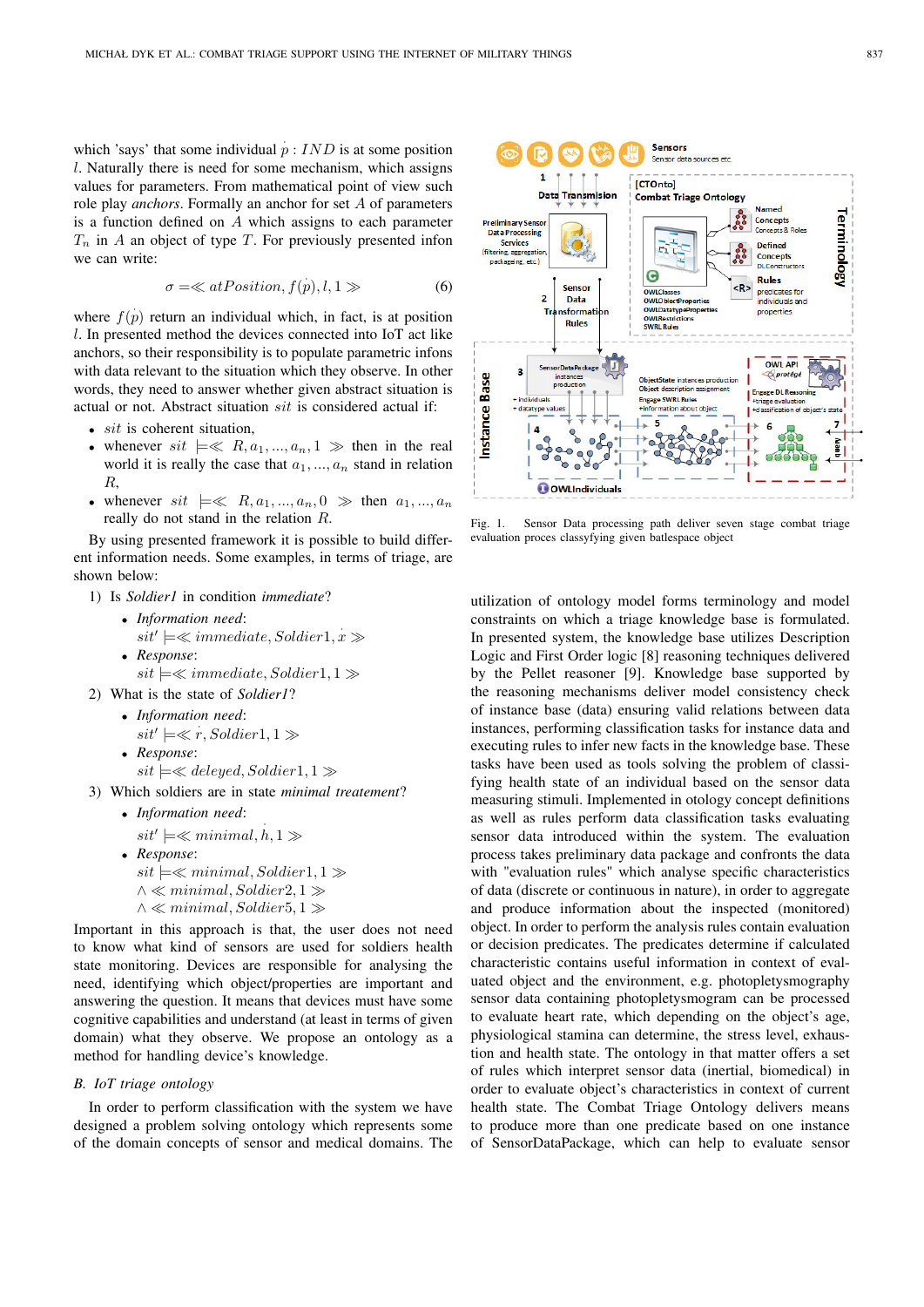

Fig. 2. Main concepts and relations in Combat Triage Ontology formulating basic terminology for diagnosing Object state based on the sensor data analysis

data in context of a health state but also other monitored object's characteristics. The next stage of processing is aimed at evaluating the ObjectState based on the series of associated SensorDataPackages. ObjectState concept holds several DL constructors, which assign to each and every ObjectState the ObjectStateDomain value. The ObjectStateDomain is a nominal concept (enumeration) which holds evaluation statuses for any monitored object. The evaluation status can be understood as an outcome of evaluation process produced by the reasoning mechanism. The classification mechanism in the knowledge base is iteratively performing sensor data analysis after which instances of ObjectState are evaluated and linked with adequate ObjectStateDomain value. The ObjectStateDomain concept provides detailed taxonomy leading towards HumanStateDomain, TriageHumanStateDomain and further specialized according to AJP-4.10.A standard (AJP-4.10A-TriageHumanStateDomain), S.M.A.R.T. (S.M.A.R.T-TriageHumanStateDomain). Depending on the Object type and aim of object's state evaluation the reasoner is able to evaluate particular ObjectState with status taken from the AJP-4.10A combat triage standard. Having such result the reasoner is able to evaluate instances of SensorDataPackages, engage a set of rules which produce information about given monitored Object, confront sensor information with the context in which the Object is found with respect to the environment (e.g. combat mission, medical treatment, etc.).

The knowledge base utilizes also built-in semantic mapping between enumerated values. This feature is useful for mapping purposes, in which well-defined concept or an instance has a corresponding entity - synonym or entity of very similar semantics. In case of Combat Triage Ontology semantic mapping has been used to map various triage standards and approaches between each other. Using owl axiom owl:sameAs (for individuals) and owl:equivalentTo (for concepts) we have been able to map AJP-4.10.A triage statuses with the S.M.A.R.T. methodology statuses and more found in crisis management methodologies.

To ensure efficiency of classification, a decision was made to restrain the concept list. This ensures model readability



Fig. 3. Combat Triage Ontology core concepts and object properties formin available asociations between instance data



Fig. 4. Combat Triage Ontology core concepts and object properties formin available asociations between instance data

and supports future modularisation. The ontology has been developed using OWL 2.0 RL [10] merging OWL and SWRL language capabilities. Final form of the ontology has been developed using SHOIN(D) Description Logic dialect [11], which demonstrates complexity of ontology definitions, containing over 20 SWRL rules, 50 concepts, 20 object properties and over 20 datatype properties. One of the important characteristics of the ontology is that it contains over 29 defined concepts implementing both value and cardinality restrictions, moreover the model has been modularised consisting of three parts: base terminology, defined concepts terminology and instance base. Such construction supports further extensions of terminology but most of all separates meta model from data instances and prepares the knowledge base to be fed wit data from the real sensor system or simulation software.

#### III. SIMULATION EXPERIMENTS

# *A. SenseSim simulator*

To verify presented approach we used *SenseSim* simulator [12]. It is capable of simulating smart sensors or devices both connected in WSN and IoT. It focuses less on technical aspects of wireless communications, so its communication model is idealistic and does not cover all low level issues [13]. That is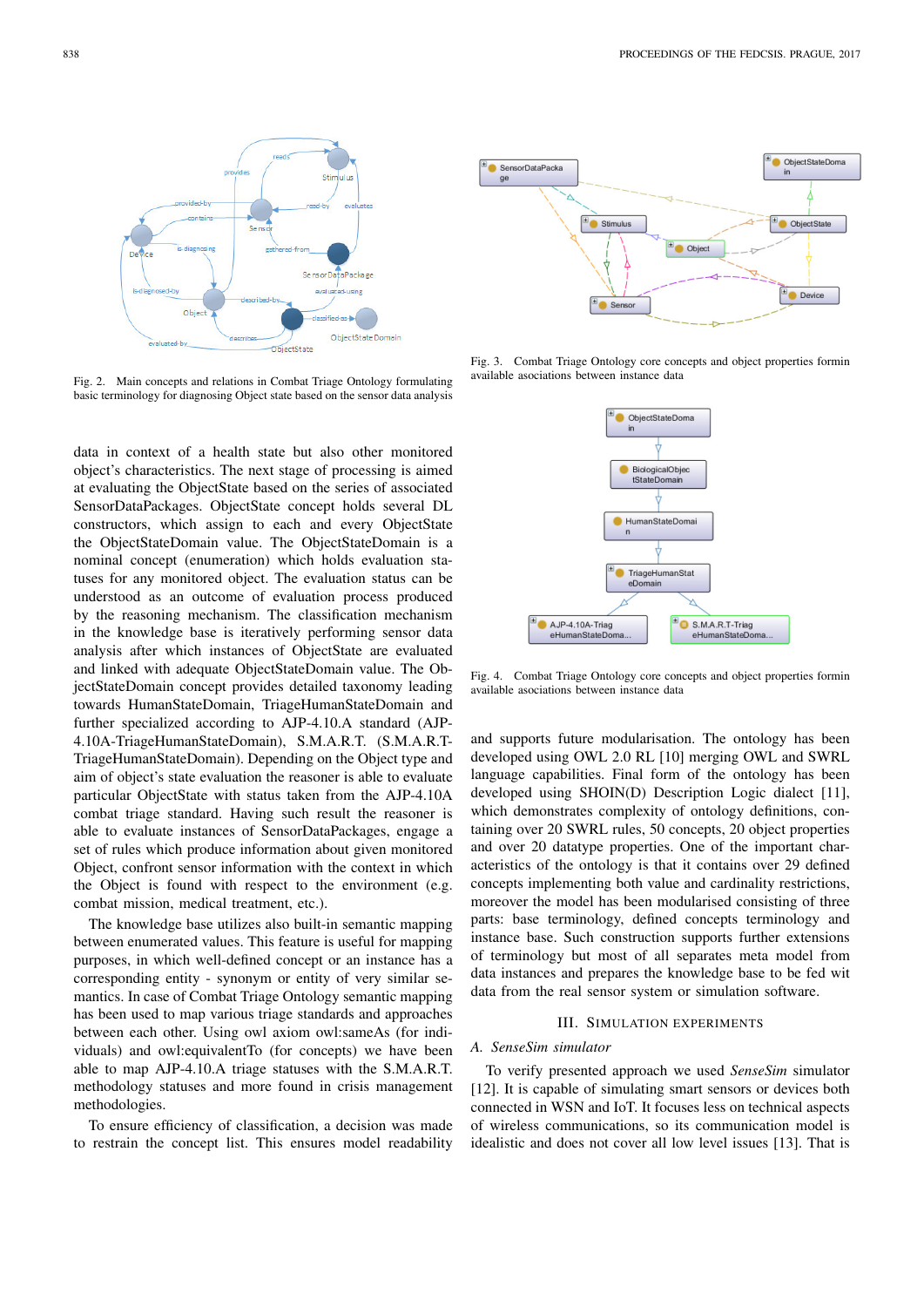because SenseSim is designed to simulate sensors network as an autonomous, self organizing system, which is embedded in the environment, where many different phenomena may occur. It focuses on the interaction of smart devices with the external world by the process of perception. One of the key feature of the simulator is that it allows flexibly define sensors attached to the device. This is possible thanks to usage of formal model of perception [14]. It bases on a construct of observers. An *observer* is a six-tuple:

$$
\langle (X, \chi), (Y, \nu), E, S, \pi, \eta \rangle \tag{7}
$$

which satisfy the following conditions:

- 1)  $(X, \chi)$  and  $(Y, \nu)$  are measurable spaces;  $E \in \chi$  and  $S \in \nu$ .
- 2) Map  $\pi : X \to Y$  is a measurable surjective function with  $\pi(E) = S$ .
- 3) Let  $(E, \varepsilon)$  and  $(S, \varsigma)$  denote the measurable spaces on  $E$  and  $S$  respectively induced from those of  $X$  and  $Y$ . Then *n* is a statistic kernel on  $S \times \varepsilon$  such that, for each point  $s \in S$ ,  $\eta(s)$  is a probability measure supported in  $\pi^{-1}\lbrace s \rbrace \cap E.$

When O observes it does not interact with the object of perception itself. Space  $X$  is a mathematical construct and is called *configuration space*. It represents all properties of relevance to  $O$ . Space  $Y$  is a formal representation of premises about events which occur in X. Based on those premises the observer can conclude what happen in the external world. Set E is called a *distinguished configuration* and represents events of interest of an observer. Set S is called *distinguished premises* and holds the premises about event E. Transformation between spaces X and Y is realized by function  $\pi$ , called *perspective*. Let us suppose that some point  $x \in X$  represents the property of relevance to  $O$ . Then  $O$ , in consequence of interaction with the outside world, does not see  $x$  but its representation  $y = \pi(x)$ , where  $y \in Y$ . If x is in E then y is in S. However all that O receives is y, not x. In other words, the observer must decide whether event  $E$  really occurred, basing on premises S. Function  $\pi$  is surjection, so O does not really know which point  $x \in E$  corresponds to given point  $y \in S$ . That is why with observer's definition comes conclusion kernel  $\eta$ . It provides, for each point in S, the probability distribution supported on  $E$ .  $\eta$  gives the final result of the observer - the probability that for given premises  $S$  event  $E$  occurred in the real world.

For instance consider an electronic thermometer (which can be one of the sensors used in a triage process). One of the most common are resistance thermometers, for example PT100 [15]. In this case the space  $X$  is a temperature of an object in the external (for the observer) "world". The role of thermometer is to "guess" as accurately as possible what is its value. It is know, physical fact that resistance of some materials may change according to temperature and that is why resistance thermometers consist of some resistor, for instance platinum. So, what thermometer really knows is the current resistance, which is considered as an element of space Y. Basing on this knowledge thermometer concludes what is the value of temperature in the external world. For example PT100 thermometer has a built in table which maps resistance into temperature. In fact it is an implementation of the conclusion kernel  $\eta$ .

Another example of observer can be infrared camera. In this case the space  $X$  is a three dimensional scene (in the infrared light spectrum). The space  $Y$ , on the other hand, is two dimensional space which represents the projection of the 3D scene onto digital image sensor. The  $\pi$  function describes how this projection is done. For instance it can be standard perspective projection which angle is determined by the focal length of the sensor's lens. At this point the observer has some premises (space  $Y$ ) about the external world (space  $X$ ). Let us assume that considered observer is designed to distinguish objects like human thermal image. In this case its *distinguished configuration*  $E$  is this part of the 3D scene with a human. Accordingly its *distinguished premise* S is 2D projection of the scene. All the observer knows about the external world is its premise so it uses the *conclusion kernel* η to decide if there is really a human. In this case  $\eta$  is more complicated than in previous example and should consists of a pattern recognition methods.

Implementation of the Theory of Perception in SenseSim simulator gives great flexibility in designing sensors which are used in experiments. It allows us to model wide variety of observers, both real and futuristic, which can provide perceptual capabilities for the simulated devices.

SenseSim has quite idealistic model of communication [12], however the network model allows to define heterogenous wireless networks, with fixed or ad-hoc topology as well as different communication interfaces. Network of devices (*DN*) is modeled as an Bounded Independence Graph [16]:

$$
DN(t) = \langle DEV, E^{DN}(t), \Upsilon^{DN}(t) \rangle \tag{8}
$$

Where:

- $DEV$  a set of devices.
- $\Upsilon^{DN}(t)$  set of independent devices:  $\Upsilon^{DN}(t)$  =  $\{\{dev_u, dev_v\} : dev_u, dev_v \in DEV; dev_u \neq dev_v\}$
- $E^{DN}(t)$  a set of edges at time t, which is defined as:

$$
E^{DN}(t) = \{ \{ dev_x, dev_y \} : dev_x, dev_y \in DEV; \newline dev_x \in N_{dev_y}^{DN}(t); dev_y \in N_{dev_x}^{DN}(t); \newline dev_x \neq dev_y; \newline \{ dev_x, dev_y \} \notin \Upsilon^{DN}(t) \} \}
$$
\n
$$
(9)
$$

Where  $N_{dev_x}^{DN}$  and  $N_{dev_y}^{DN}$  are sets of neighbors of device  $dev_x$  and  $dev_y$  respectivly.

Neighbor for a device  $dev_x$  is other device which fulfills the following conditions:

1) Let  $Com^{dev_x} \subset COM$  be a set of communication interfaces installed on device  $dev_x$  and  $Com^{dev_y} \subset COM$ be a set of communication interfaces installed on device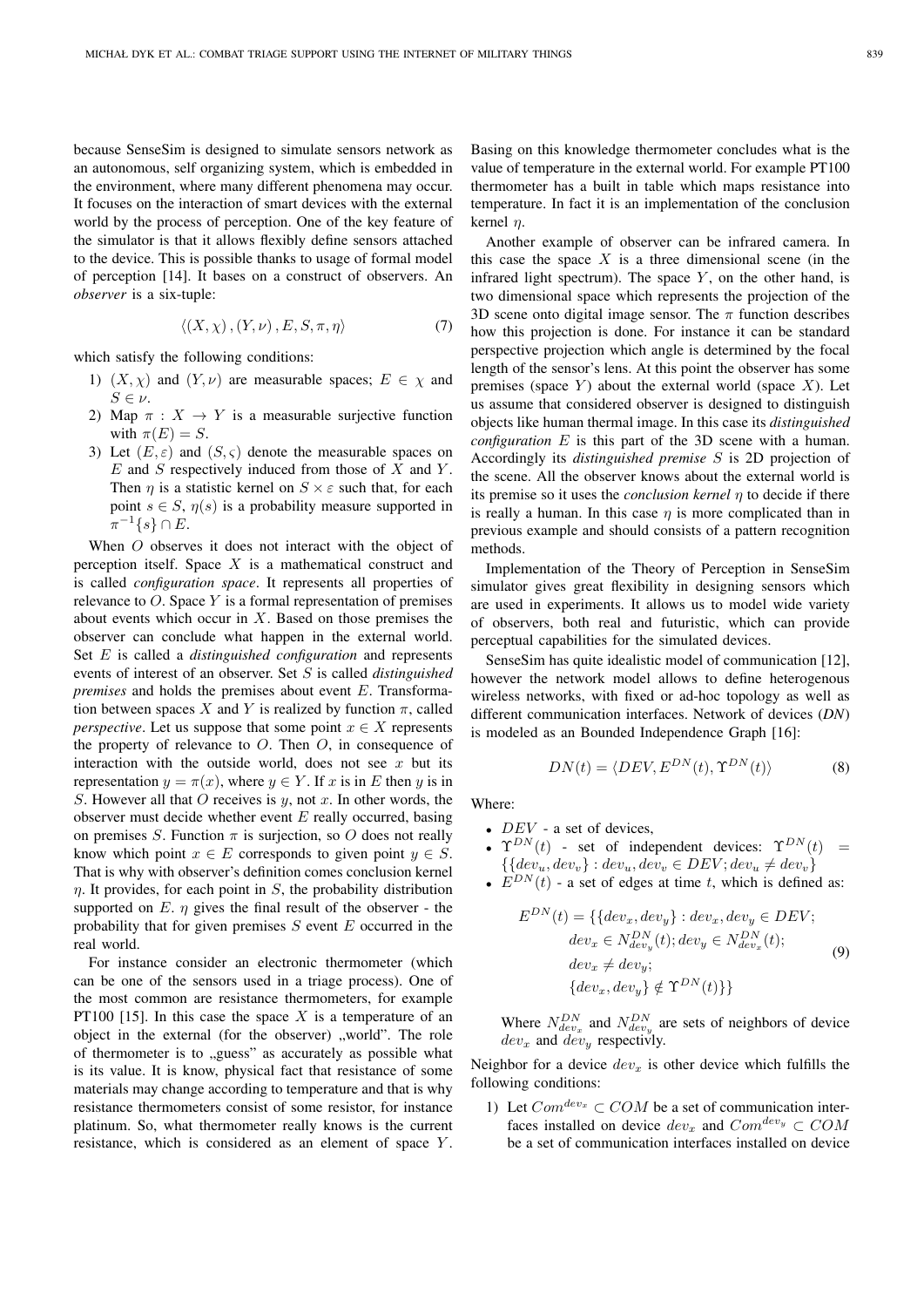

Fig. 5. Sensor's architecture

 $dev<sub>y</sub>$  then:

 $\exists \atop compute{com^{dev}}_x \in Com^{dev}{}_{y} \;com^{dev}{}_{y} \in Com^{dev}{}_{y} \in Com^{dev}{}_{y}$ (10)

 $c_{com^{dev_x}com^{dev_y}}$  is an element of  $CMI$  matrix, defined as

$$
CMI = [c_{ik}]_{|COM| \times |COM|}. \tag{11}
$$

Where:

- $c_{ik} \in \{0, 1\}$  defines interoperability of *i*-th and *k*th communication interface. If  $c_{ik} = 1$  it means that  $Com_i$  and  $Com_k$  can cooperate with each other. In the opposite case they cannot.
- 2) Let  $l_{dev_x}^G(t) = \langle lat_x, lon_x, elv_x \rangle$  be a spatial (geographic) location of device  $dev_x$  at time t and  $l_{dev_y}^G(t) =$  $\langle lat_y, lon_y, elv_y \rangle$  be a spatial (geographic) location of device  $dev_y$  at time t. Then:

$$
d^G(l_{dev_x}^G(t), l_{dev_y}^G(t)) \le \min(r(t)_{com^{dev_x}}, r(t)_{com^{dev_y}})
$$
\n(12)

Where:

- $r(t)_{comdev_x}$  radio range of the communication interface of the device  $dev_x$  which fulfills first condition.
- $r(t)_{com^{devy}}$  radio range of the communication interface of the device  $dev<sub>y</sub>$  which fulfills first condition.
- $d^G(l_{dev_x}^G(t), l_{dev_y}^G(t))$  geographical distance between devices  $dev_x$  and  $dev_y$

SenseSim has idealistic communication model, because it is focused mainly on cognitive and behavioral aspects of the IoT devices. The simulated devices have multilayer architecture with three main layers (see Figure 5), which is currently standard approach [17] [18]:

- Hardware & Firmware,
- Sensor API,
- Sensor Middleware.

The first one consists of two other layers: Perception Layer, which is responsible for managing perceptual capabilities, and Communication Layer, which is responsible for communication issues. The first layer, in the context of simulation, is artificial. On the top of the Hardware, the Sensor API is built. It is an interface which allows to manage the device's hardware from the outside. Our approach to the device's architecture is compliant with IEEE P2413 standard, which specify the Properties layer (in our case the Perception layer), the Information Exchange layer (in our case the Communication Layer) and the Function/Method layer (in our case decomposed into Sensor API and Sensor Middleware layers) [19]. From the point of view of the presented method the most important layer of this architecture is the middleware. To support the triage process we implemented the middleware capable of handling ontologies (especially the triage domain ontology) and infer among them. That makes each device an cognitive agent, which can monitor soldier vital signs using its sensors and understand the measured data. Each of the devices can also receive information need defined in infon logic, interpret it and give as precise as possible response.

Presented method was verified in simulation environment. The main goal of the experiments was to check if the method is suitable for distributed, heterogeneous sensor network system.

### *B. Simulation results*

Figure 6 shows initial state of the scenario simulated in *SenseSim*. The network has 15 devices which connect to each other using wireless channel. It is assumed that each device has the same communication capabilities and all messages are sent in peer-to-peer meaner. Topology if the network is not strict and may change in time due to devices movement. Devices can communicate with each other as long as they stay within radio range. In this scenario maximum range is 200 m and bandwidth of the link is maximum 5 kbps. Devices use flooding routing algorithm for distributing messages. Flooding is not efficient algorithm, it generates a lot of network traffic and may cause redundant messages. On the other hand it gives high probability of message delivery, especially when network topology may change and devices have little or even no knowledge about it.

In this scenario it is assumed that each soldier has one personalised device with connected sensors. For simplicity one device has one of the following sensors attached:

- ECG sensor,
- Pulse oximeter sensor,
- Blood pressure sensor,
- Temperature sensor.

Devices can be interpreted as soldiers' personal computers like in future soldier systems i.e.: FIST [20], IdZ [21], TYTAN [22].

During scenario different information needs were sent into the network form device number 10, which can be considered as a team leader. Figure 7 shows example of information need processing. Device 10 sends at time 19,9 into the network question about the state of the Soldier\_3:

$$
\ll\!\!\!\ll!\;\;: ObjectState, Solidier\_3, 1 \gg \qquad \qquad (13)
$$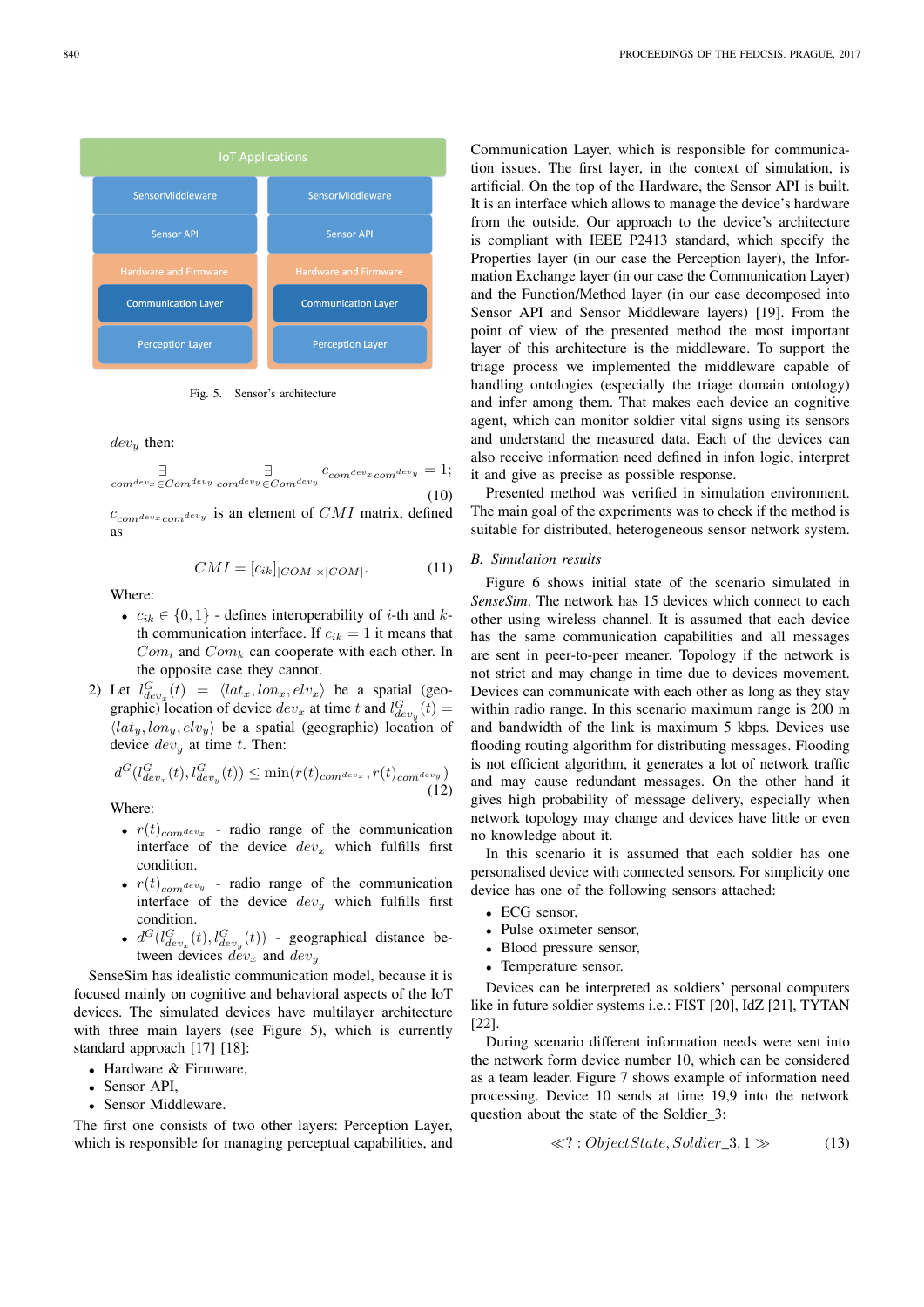

Fig. 6. Simulated network in *SenseSim*



Fig. 7. Example of the question about the state of one soldier

Information need is distributed between devices using flooding algorithm. The role of each middleware is to interpret the need and check if the device can answer it. In this case only the middleware of the device number 3 can fulfil the need (because this device monitors Soldier\_3). Basing on ontology reasoning it comes to conclusion that the Soldier\_3 is in state *delayed*. After that device 3 sends response for the need:

$$
\ll delayed, Soldier\_3, 1 \gg. \tag{14}
$$

It is received at time 20,8 by the asking device 10.

Figure 8 shows example of different need processing. In this case the network was asked to define which soldiers are in state *minimal treatment*. Information need was sent at time 34,1 and had the following form:

$$
\ll minimal: ObjectState, ?h, 1 \gg (15)
$$

This question requires action from every device in the network, because each have to verify the state of monitored soldier and decide if he is in state *minimal treatment* or not. That is why fulfilling such need is a more complicated process than shown in earlier example. Response for the need circles



Fig. 8. Example of question about soldiers who are in state minimal

in the network and each device adds a part to it. Because of the flooding algorithm, the asking device also receives parts of the answer and at time 36,3 receives full answer:

$$
\langle \text{minimal, Soldier}_.8, 1 \rangle
$$
\n
$$
\& \langle \text{minimal, Soldier}_.4, 1 \rangle
$$
\n
$$
\& \langle \text{minimal, Soldier}_.3, 1 \rangle
$$
\n
$$
(16)
$$

In every simulated scenario devices were able to answer the information need basing on its own knowledge about monitored objects (soldiers).

# IV. CONCLUSION

In this paper a novel approach to supporting combat triage was presented. Currently developed solutions focus on supporting triage by providing ontology based expert systems [23] [24] or by providing dedicated triage sensors [25] [26]. The first approach gives first responder great support, but still requires a lot of resources and attention to monitor wounded continuously. The second approach is more automatic, but also less flexible. It requires that every wounded has the same sensor for health monitoring. If they are not available, manual work is needed. Our approach is more flexible. It does not need any additional infrastructure than sensors network. Also we do not close our method to particular sensors. In fact any sensor adequate for triage process can be used by our approach. Moreover we do not limit sensors only to wearable devices. Soldier's state may be evaluated also by nearby sensors, for instance those installed in vehicle. From the perspective of end user it is transparent.

Thanks to ontology reasoning and presented information framework, an expert knowledge is not required from first responders to carry out the triage process properly. Some vital signs registered by sensors, like ECG, may be hard to interpret without medical background, but there are methods for automatic processing and extracting valuable information. Moreover using IoT devices for triage, makes this process to become continuous with minimal manual effort.